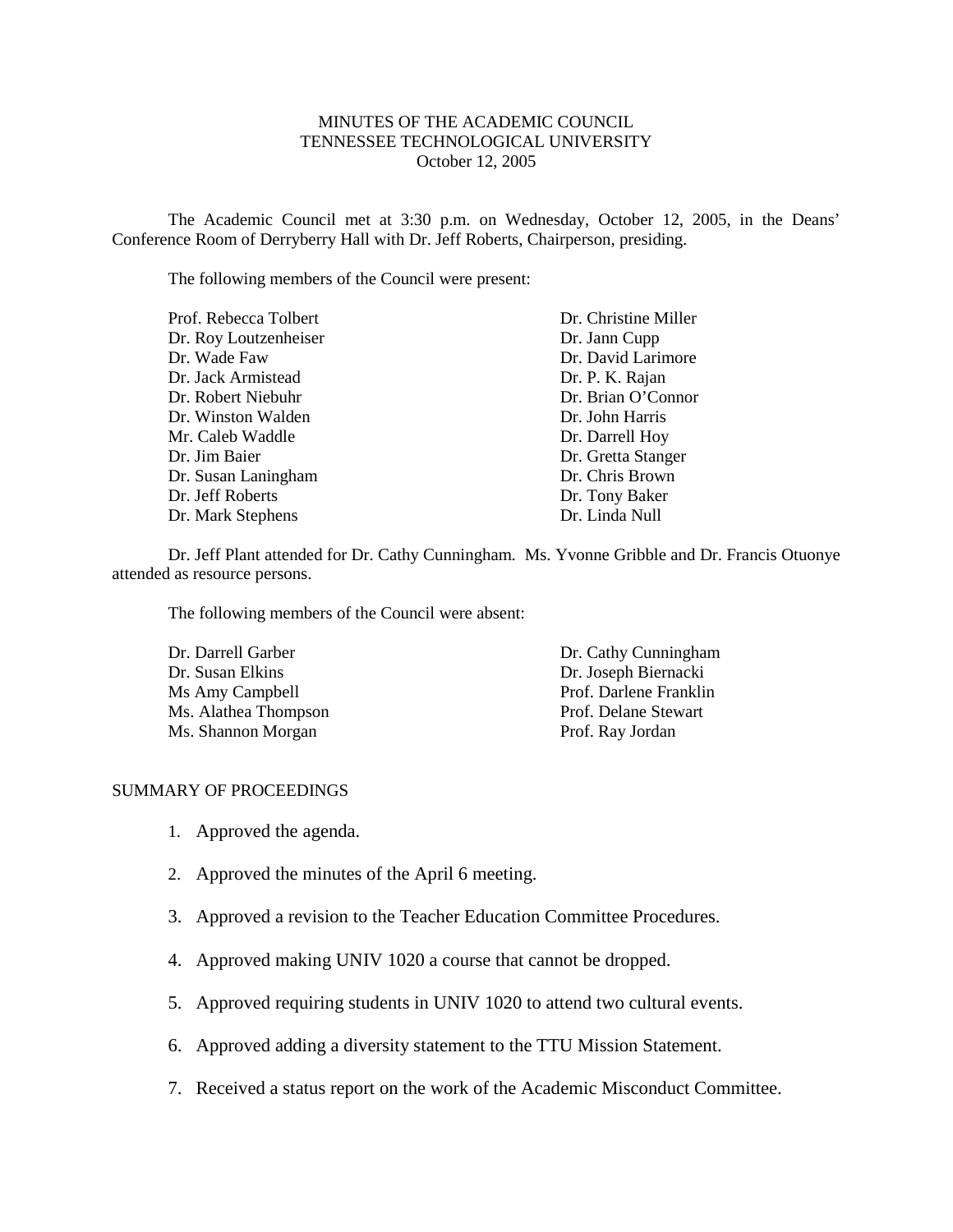Academic Council 10/12/05 - Page 2

8. Received a report on the proposed reorganization of Agriculture, Human Ecology, and Nursing.

## PROCEEDINGS

### Approval of the Agenda

Prior to the approval of the agenda, Council members introduced themselves. Dr. Cupp MOVED approval of the agenda, Dr. Loutzenheiser SECONDED the motion, and the agenda was APPROVED as distributed on the web.

## Approval of the Minutes of the April 6 Meeting

Dr. Loutzenheiser MOVED approval of the minutes of the April 6 meeting, and Dr. Larimore SECONDED the motion. The minutes were APPROVED as posted on the web.

### Approval of Revision in the Teacher Education Committee Procedures

Dr. Sandy Smith presented the proposal to revise the Procedures of the Teacher Education Committee by adding a College of Education Advising Center representative to the existing composition of the Committee. Dr. O'Connor MOVED approval of the proposal, and Dr. Stanger SECONDED the motion. The Council PASSED the motion by a unanimous vote.

### Question of Dropping UNIV 1020

Dr. Linda Null, UNIV 1020 Coordinator, asked the Council members for input on the question of allowing students to drop UNIV 1020. Dr. Larimore MOVED that UNIV 1020 be made a course that cannot be dropped, and Dr. Loutzenheiser SECONDED the motion. After considerable discussion, by a unanimous vote, the Council APPROVED the motion with the understanding that it applies to Honors 1010 and all courses serving the function of UNIV 1020. Also, it is understood that a student could always request an exception because of extenuating circumstances.

### Requiring Two Center Stage Events in UNIV 1020

Professor Tolbert raised the question of requiring students in UNIV 1020 to attend two Center Stage events. She said that justification for proposing this requirement is that our students continue to rank below average on student survey questions regarding (1) understanding people of other racial and ethnic backgrounds and (2) attending art exhibits, galleries, plays, and dance or other theatrical performances. Dr. Null MOVED support of the proposal to require all students in UNIV 1020 or equivalent courses to attend at least two Center Stage events—one Fine Arts event and one World Cultures event. Dr. Miller SECONDED the motion.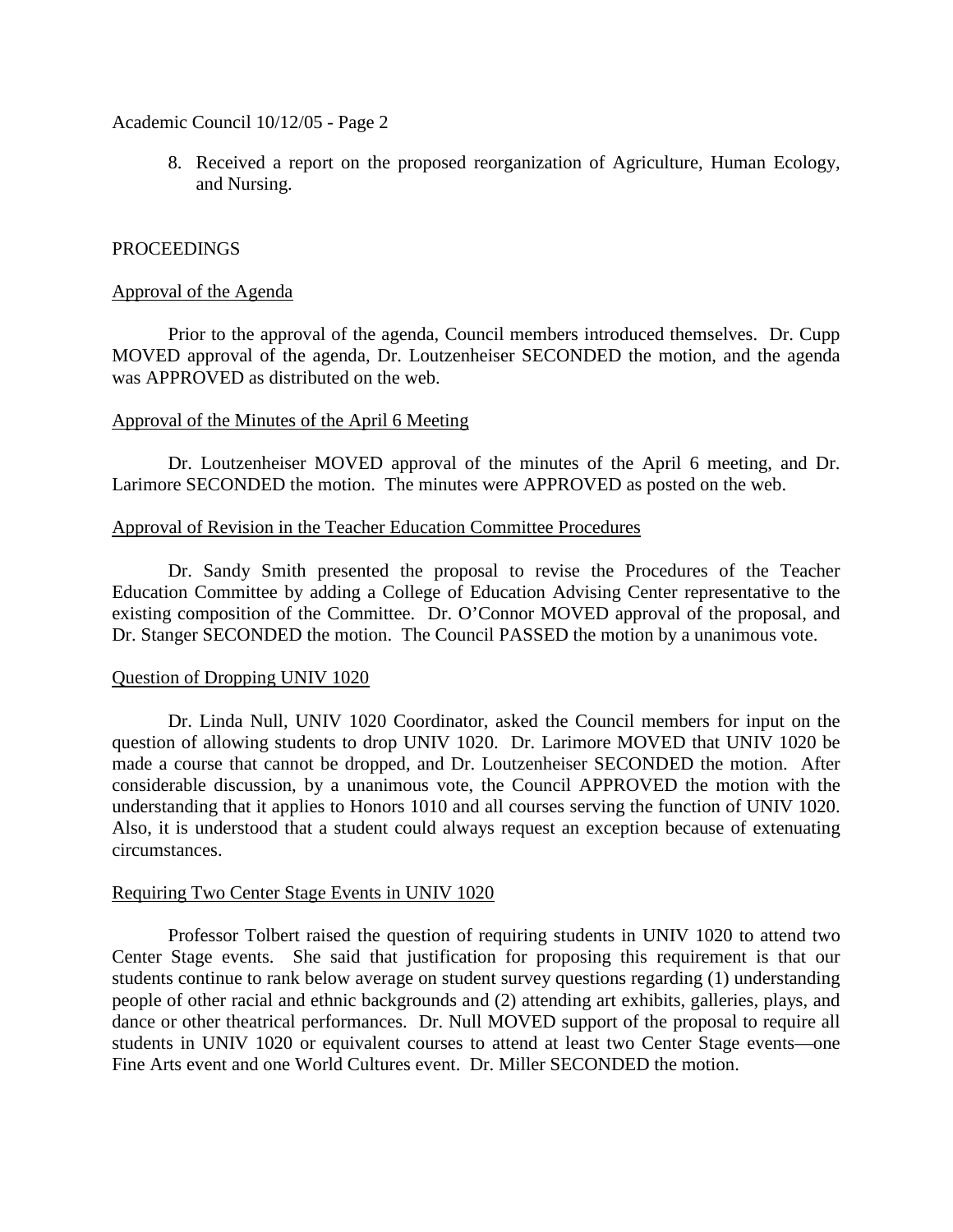#### Academic Council 10/12/05 - Page 3

Dr. Armistead reported that we are doing very well with attendance at Center Stage events when the instructor requires students to attend but not so well when students are not required to attend. The Council discussed at length the issue of mandatory attendance at cultural events and also whether or not cultural activities other than Center Stage events could be used to meet the requirement. The consensus was that the instructor can determine what qualifies as an acceptable cultural event.

Dr. Cupp suggested a change in the wording of the proposal to allow for events other than Center Stage events, and Dr. Null accepted it as a FRIENDLY AMENDMENT. The motion now reads: To require all students in UNIV 1020 or equivalent courses to attend at least two events—one Fine Arts and one World Cultures such as those presented by Center Stage. Dr. O'Connor proposed a substitute motion to require two Center Stage events, but the motion died for lack of a second. The original motion as amended PASSED with one dissenting vote.

#### Revision in TTU Mission Statement

Professor Tolbert reported that she and several others from Tech attended a workshop with TBR and UT people last year to plan for steps that should be taken once the Geier Consent Decree is settled. A committee met last spring to come up with this revision to the Mission Statement, and then it was sent to TBR. This fall the University Planning Committee made a few changes, and that committee is now sending the revision to the Academic Council for approval. We are making an educational case for diversity in our Mission Statement. Dr. Barry Stein is presenting the revised Mission Statement to the Administrative Council today. Professor Tolbert MOVED approval of the proposal to add the diversity statement to the Mission Statement, and Dr. Loutzenheiser SECONDED the motion. The motion CARRIED by a unanimous vote.

### Academic Misconduct Policy

Dr. Roberts stated that this item is on the agenda for information only. Because of some problems on campus, President Bell appointed a committee last summer to examine the academic misconduct policy. One idea was to require expulsion when a graduate student received a failing grade. However, some Faculty Senate members expressed opposition to this. Thus, while the Academic Council will welcome such proposals from individual programs, a university-wide policy to this effect does not seem appropriate. A discussion ensued about whether an instructor could give a student an "F" grade for cheating without actually charging him/her with academic misconduct, but Dr. Barker said that assigning the "F" grade for cheating or plagiarism is tantamount to accusing the student of academic misconduct and the instructor should make the official charge. It was pointed out that students have the right of appeal through their college academic misconduct committees. The grade appeal is a separate issue from the appeal for academic misconduct. Dr. Roberts said the Academic Misconduct Policy is a complicated procedure that requires further study.